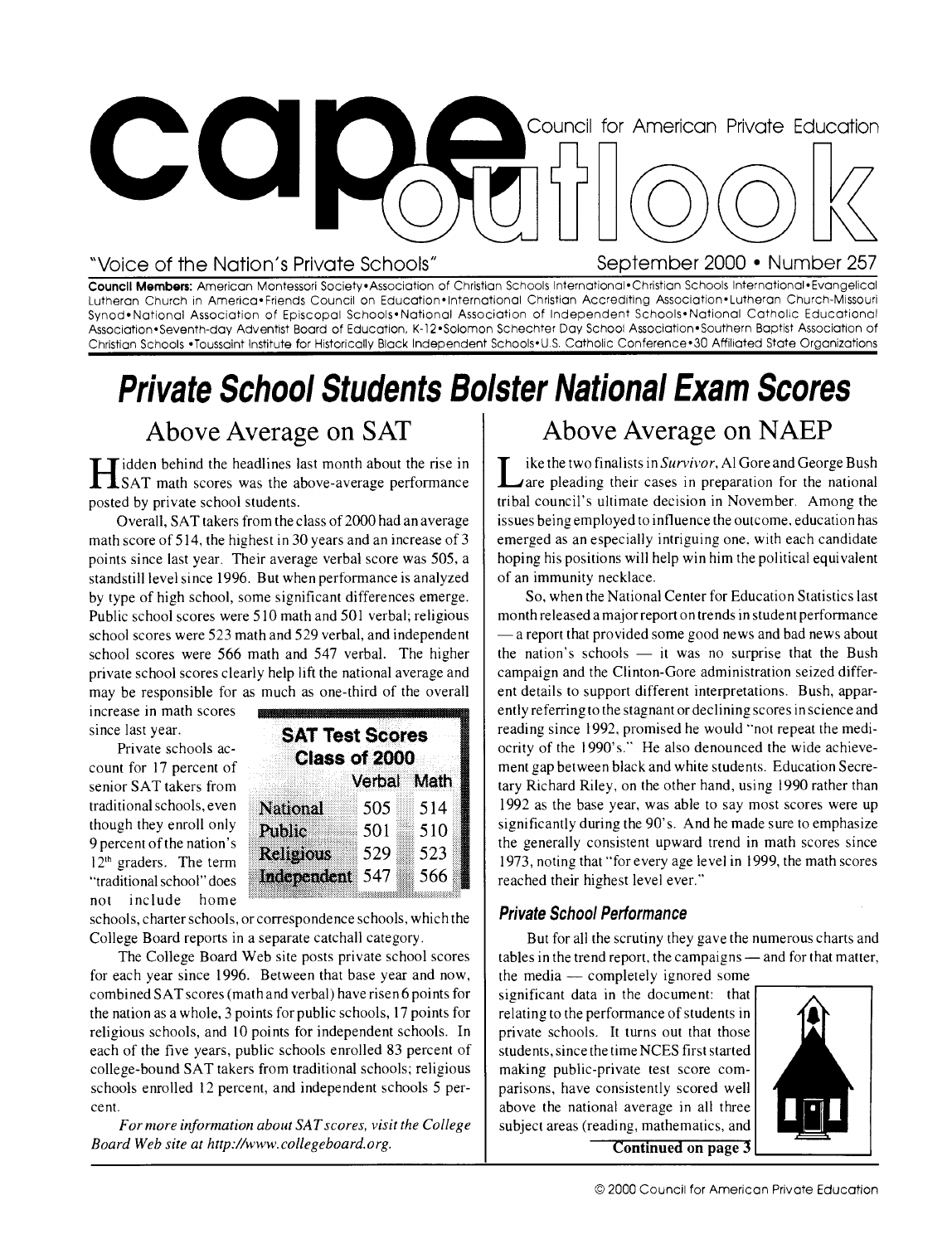# **CAPE Symposium on Funding for School Choice**

In the same city where 75 years ago the Supreme Court ruled that parents have the right to choose religious and independent schools, CAPE sponsored a symposium this summer to explore ways to make that abstract right a practical reality for all parents, regardless of income. Four experts on private education addressed the topic "Government Funding for School Choice: The Legacy of *Pierce"* in a discussion that, coincidentally, took place just 12 days after the high court handed down yet another decision of potentially historic significance for private education, *Mitchell v. Helms.* 

Lead-off speaker Burt Carney, director of legal and legislative issues for the Association of Christian Schools International, presented his organization's policies regarding tuition tax credits and vouchers "that further parental involvement and choice in education." Carney said ACSI supports legislation that provides aid to parents, rather than schools, and does not restrict schools in matters such as educational philosophy, operational policies, staff selection, curriculum content, and student admission. To win ACSI's approval, such legislation should also "require participating schools to be nondiscriminatory on the basis of race, sex, color, or national and ethnic origin." Employing these criteria, ACSI currently supports voucher ballot initiatives in California and Michigan.

#### **Next Logical Step**

While praising the *Pierce* decision's affirmation of the right of parents to direct the education of their children, Carney noted that the court did not take what he called "the next logical step" of providing some assistance to parents who choose alternative schools. He said the fact that "most low-income families are left with no choice at all" is an issue of social inequity and public justice that "needs to be addressed."

Striking a similar note, Leonard DeFiore, president of the National Catho-

lic Educational Association, said that implicit in the Supreme Court's recognition of the right of parents to educate their children is the responsibility of government to support that right. "Fundamental rights and duties are meaningless if the powerless can't exercise them." he said.

#### **Liberty and Justice**

Referring to the "liberty and justice" phrase from the Pledge of Allegiance, DeFiore said that *Pierce* secured "the liberty part. but what we continue to struggle for is the justice part."

His message was direct. "The question before the American people is whether the poor will be provided the same ability as the affluent to choose a suitable school for their children." The issue, he said, is a moral one: "The moral culpability of those who oversee the current inequities in American education and...choose to ignore them... is substantial, and we all know it."

Picking up on DeFiore's "liberty and justice" theme, Charles Glenn, a professor at Boston University and author of *The Ambiguous Embrace,* reminded the group that opponents of school choice invoke the same ideals liberty and justice — to argue the other side. He said some educational elites argue, as did Plato, that society is best served if children are disconnected from the influences of their parents and raised by enlightened experts. Their most powerful metaphor for the teacher, he said, is that of emancipator, liberating children from tradition, family, and religion, and helping students become autonomous. The challenge for school choice advocates is to persuade the public "that justice and liberty are best served by allowing for educational freedom" — the freedom to establish alternative schools and also the freedom to choose those schools.

Glenn said the United States is "the only Western democracy, except Italy. that does not provide public funding for religious schools that parents choose."

Turning to recent Supreme Court decisions. David Zwiebel, executive vice president of Aggudath Israel of America. hailed *Mitchell r. Helms,* which upheld the provision of instructional materials and equipment to students in religious schools, as a "harbinger of where the court will ultimately come down on the question of vouchers." But Zwiebel pointed out that on the same day it ruled on *Helms,* the court handed down *Boy Scouts of America v. Dale,*  which held that requiring the Boy Scouts to accept an avowed homosexual as a member and leader violated the organization's First Amendment rights.

#### **Strings Attached**

Zwiebel said one of the factors in the court's decision was the fact that the Boy Scouts organization was not a recipient of government funds. He wondered whether receipt of government funding would have resulted in an abridgement by the court of the organization's right to establish independent criteria for membership and leadership. "There's no question," he said, "that when government funds are involved, strings are often attached."

But while some people use the threat of potential government regulation as an argument against any form of government assistance. Zwiebel said he rejects that argument. noting "ample precedents" in which government funds leave institutions free to practice religious faith as they see fit. Various laws clearly provide the opportunity to both "receive the equitable benefits of government funds and nonetheless retain one's identity as a religious institution," he said.

*CAPE's panel discussion took place on the eec of the U.S. Department of*  Education's two-day conference to *commemorate the 75<sup>th</sup> anniversary of the* Pierce *decision*. Summaries of the many *excellent presentations at the Department's carterence will be available soon on the (ISDE Web site at the following address: www.ed.gov/offices/ OIIA/NonPublic/.*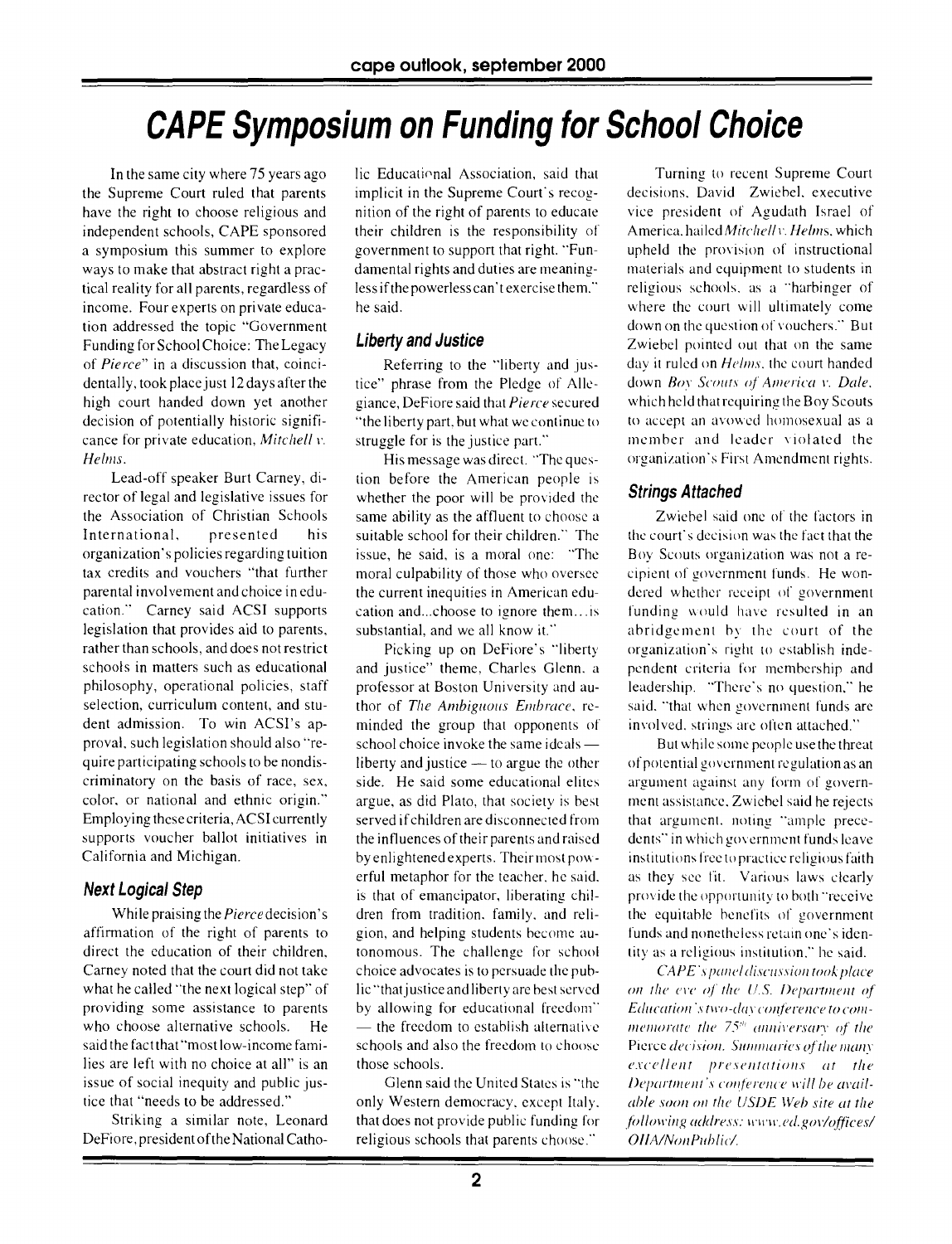## **Largest Adventist Teacher Conference in History**

In the largest gathering of Adventist educators in history, more than 6,000 teachers and family members converged on Dallas, TX, last month for the church's first-ever division-wide teachers convention in North America. Part professional development, part spiritual renewal, and part family reunion, the meeting managed to attract about three-quarters of the North American Division's K-12 teachers and administrators.

The list of featured presenters for the four-day event read like a who'swho of motivational speakers, from futurist Leland Kaiser to educational theorist William Glasser to classroom manager Harry Wong. Top church officials also addressed the group, including Jan Paulsen, president of the General Conference of Seventh-day Adventists, and Don Schneider, president of the North American Division, both stalwarts of the church's school ministry.

science) at all three age levels (9, 13, and 17). During the time span covered by the trend assessment, private school students have outperformed their public

**Continued from page 1** 

Dr. Kaiser, an associate professor at the Graduate School of Business Ad-

ministration at the University of Colorado, invited Adventist educators to become "paradigm busters," people who think differently about the future and challenge old ways. One paradigm that should go, he said, is the notion that teachers must teach. They instead should define their job as facilitating, coaching, mentoring, and encouraging students in self-directed learning. The

teacher's ultimate aim should be to help children discover and become what God intends them to be, he said.

Kaiser urged the church to use tech-

10 points on the NAEP scale is roughly equivalent to an increase of one grade level.

The report does not relate the public-private performance difference to par-

> ticular causes. Indeed, the authors caution readers not to draw conclusions about the relative effectiveness of public or private schools, noting that differences in student performance "may reflect a range of socioeconomic and educational factors not discussed in [the] report." They go on to point out that the superior private school

school peers by margins ranging from 11 to 23 points on the National Assessment for Educational Progress (NAEP) scale. In 1999, the average difference between public and private school students for all subjects and age levels was 15.4 points, with a range of 11to2l,depending on subject area and age level (see chart). To give some

| <b>1999 NAEP Scores</b><br>by Type of School |                    |               |         |  |
|----------------------------------------------|--------------------|---------------|---------|--|
|                                              | <b>All Schools</b> | <b>Public</b> | Private |  |
|                                              | Reading            |               |         |  |
| <b>Age 17</b>                                | 288                | 286           | 307     |  |
| flge 13                                      | 259                | 257           | 276     |  |
| Rge 9                                        | 212                | 210           | 226     |  |
|                                              | <b>Mathematics</b> |               |         |  |
| <b>Age 17</b>                                | 308                | 307           | 321     |  |
| <b>Age 13</b>                                | 276                | 274           | 288     |  |
| fige 9                                       | 232                | 231           | 242     |  |
|                                              | <b>Science</b>     |               |         |  |
| fige 17                                      | 295                | 293           | 311     |  |
| <b>Age 13</b>                                | 256                | 254           | 269     |  |
| 60 O                                         | 229                | 228           | 239     |  |

perspective to all of this, Education Department officials say that an increase of performance might be explained by such factors as "per-pupil spending, academic

nology to share resources and harness collective wisdom. Students across the

country should be able to link to master teachers in any subject area, and teachers should collaborate in curriculum development. "Our strength is in connectivity." he said. Kaiser also made

pitches for tapping the experience and energy of retired members of the community, providing opportunities for the professional and spiritual renewal of teachers, and involving schools more fully in community so-

cial justice causes like fighting poverty and prejudice. "Schools should be a community resource as well as a church resource." he said.

curricula, course-taking patterns, school climate, and the level of parental aspirations and involvement." most of which are school-related.

Given the wide public-private performance gap and the possibility that at least some of the gap can be explained by school effects, it would seem reasonable to examine more closely and comprehensively the private school performance phenomenon.

Come November, voters will decide whether Bush or Gore is the last to have his Tiki torch extinguished. With education continuing at the top of the country's list of concerns, and with the performance disparity continuing between black students and white students, whichever candidate is the last to survive would do well to support a study of

the causes of private school NAEP achievement. It just might be that what's going on in these schools can bring about improvement in education across the board.